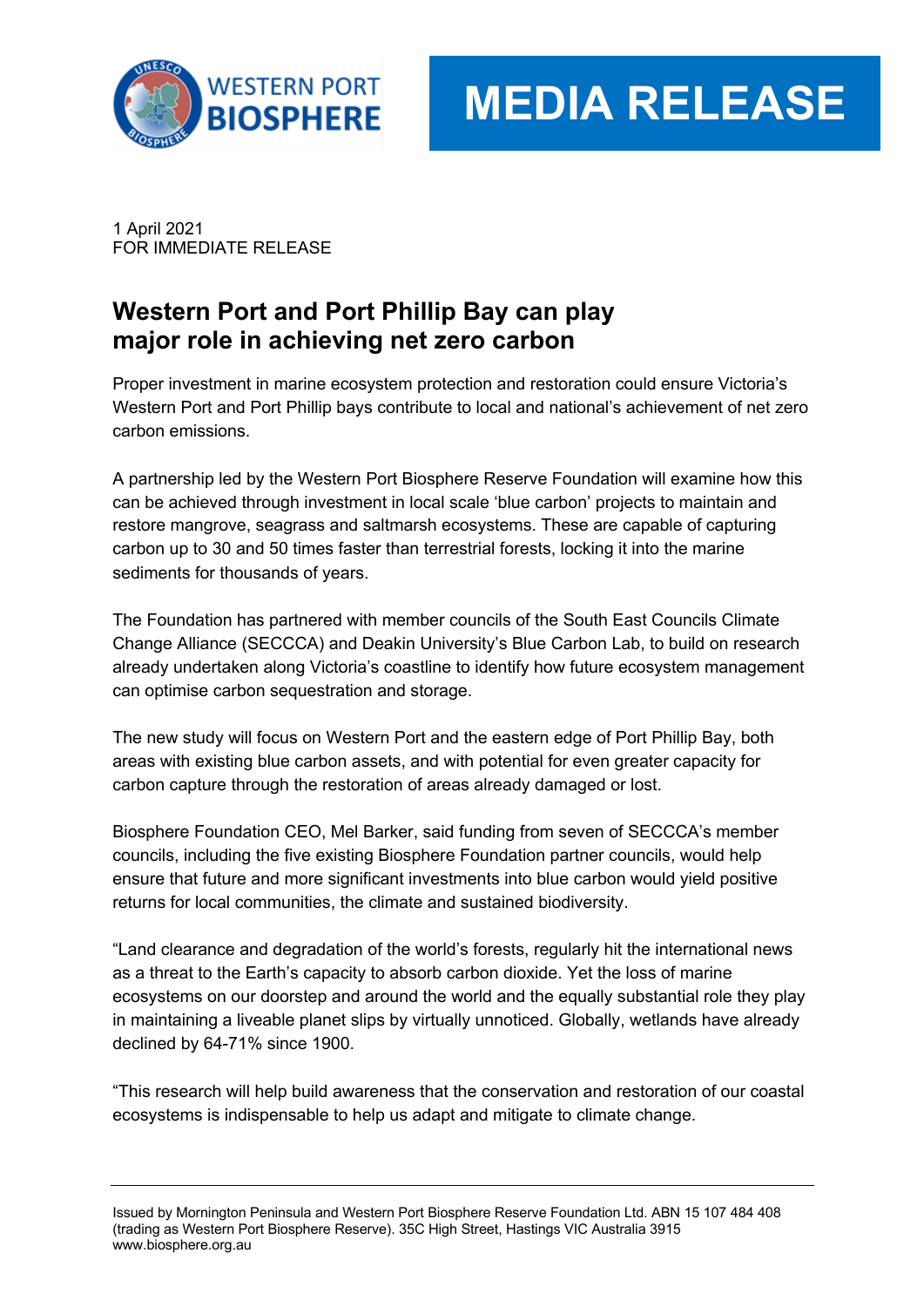"Not only could future investment make a substantial contribution to Australia achieving net zero carbon, but it would also help enhance marine biodiversity in the bays and support sectors like recreation, tourism and fishing," she said.

SECCCA Chair, Michael Whelan, said participating councils would derive substantial benefit from access to the evidence-based guidance for future environmental planning and programs for blue carbon ecosystems.

"Deakin University's Blue Carbon Lab is one of the world's leading centres for blue carbon research, focussed in quantifying the capacity of our coastal and marine environments to help offset carbon emissions, especially in the region most relevant to our bayside councils."

Head of Blue Carbon Lab, Professor Peter Macreadie, said the project would deliver a valuable roadmap for future investment in blue carbon ecosystem restoration, supported by comprehensive maps of existing habitat, suitable areas for coastal wetland restoration and other co-benefits deriving from these ecosystems (e.g. coastal protection, fisheries, improvement of water quality).

"With the support of the Western Port Biosphere Reserve Foundation and SECCCA, this project will be crucial to understand the blue carbon opportunities at local and regional scale within the Western Port Biosphere Reserve and South East Councils Climate Change Alliance region."

"We expect that our project will identify the areas within this region that are suitable to deliver productive blue carbon projects and biodiversity outcomes with the right level of investment and evidence-based project planning and management," he said.

Participating cities and shires include: Bass Coast, Bayside, Cardinia, Casey, Frankston, Kingston and Mornington Peninsula.

*Photo: At Deakin University's Blue Carbon Lab (left to right): Professor Peter Macreadie (Head of Deakin University's Blue Carbon Lab), Glenn Brooks-MacMillan (Program Manager, Western Port Biosphere Foundation) and Daniel Pleiter (Acting CEO, SECCCA).*